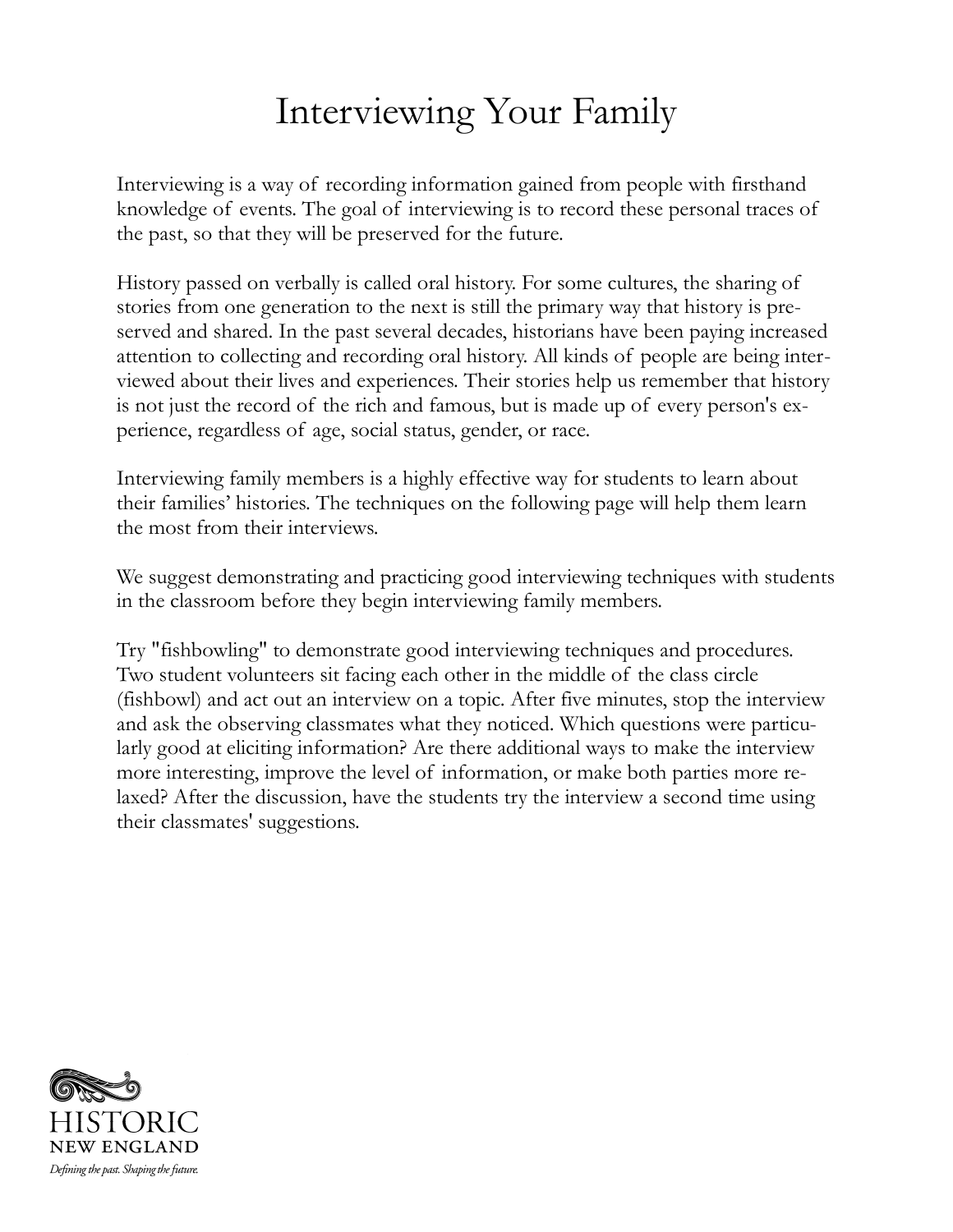## Interview Techniques

#### **Before the Interview**

- Contact the person you would like to interview. Explain the reason for the interview. Pick a time and place for the interview that is convenient for both people.
- Prepare a topic and at least 5 sample questions ahead of time. The following are good topics for interviewing older family members about their youth:
	- Pastimes
	- Popular music and activities of the day
	- Activities at school: sports, music, clubs, etc.
	- Military service
	- Clothing styles
	- The town where they grew up
- When you write your questions, use open-ended questions. They require more of an answer than yes or no. "Describe a time that...., tell me about...., what was...., how did you...?"

### **During the Interview**

- If you are recording the interview by writing, be sure to record exactly what is being said. Do not edit your words or the interviewee's words.
- Ask only one question at a time. Do not roll three questions into one.
- Use active listening skills. Use your body, your voice, and your face to convey your interest in the person being interviewed. Use direct eye contact, nod your head, place your body square to the interviewer, not tilted away, and do not slouch. If you must comment, be supportive but non-judgmental: "It sounds like you had fun in the mud," rather than, "I can't believe you rolled in the mud."
- Ask follow-up questions to clarify points and get more details.
- Thank the person for their time and information.
- Offer to show the speaker the final project.

### **After the Interview**

- As soon after the interview as possible make a note of your mood and feelings.
- Make sure that you can read your interview notes. If necessary type them.